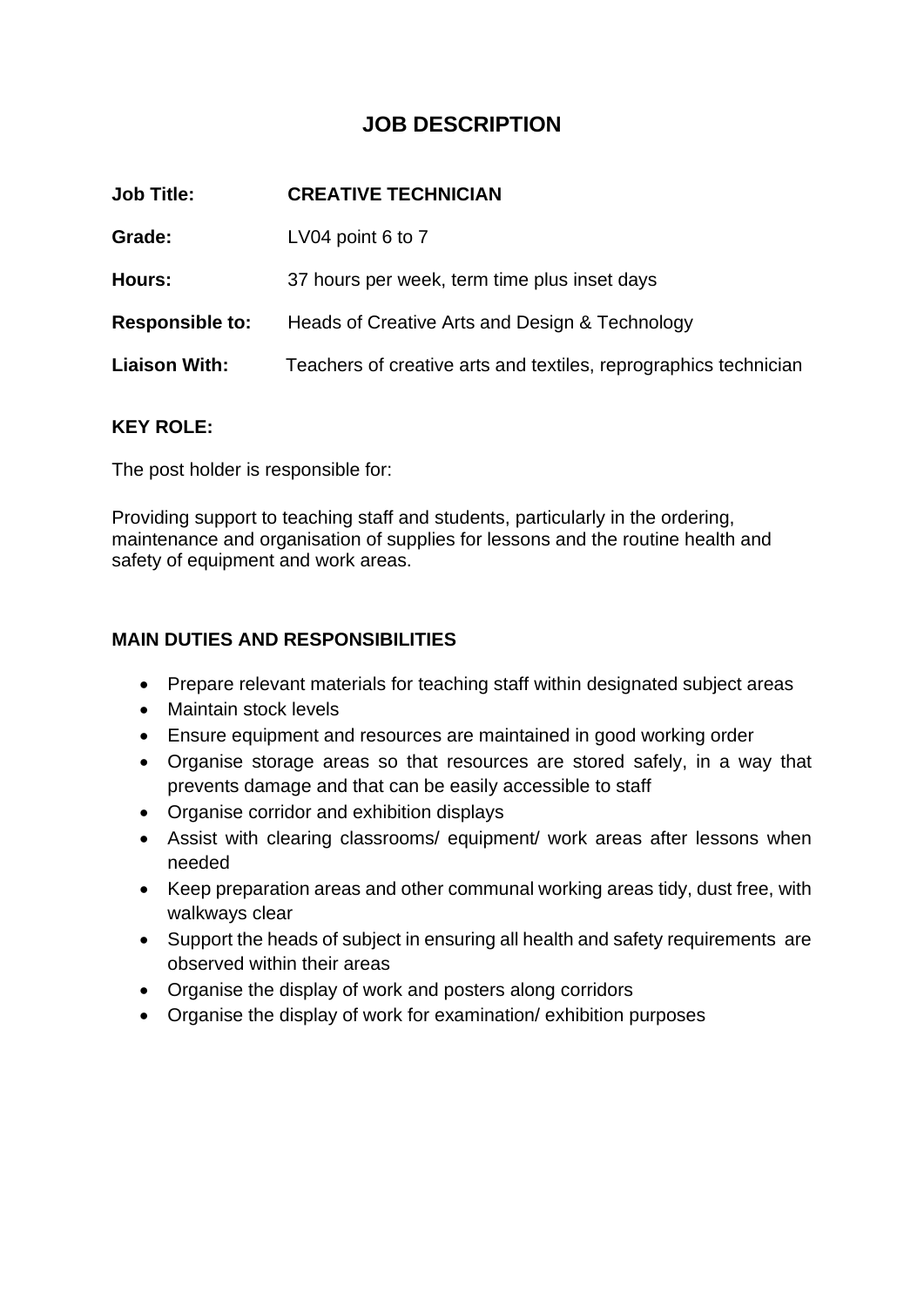### **General**

- To participate in the performance and development review process, taking personal responsibility for identification of learning, development and training opportunities in discussion with line manager.
- To ensure that all administrative duties, checks, documentation, reports and return are completed accurately and submitted within required deadlines.
- To deal with correspondence promptly and as required.
- To comply with individual responsibilities, in accordance with the role, for health & safety in the workplace.
- To ensure that all Trust policies and procedures are followed.
- To ensure that all duties and services provided are in accordance with the Trust's Equal Opportunities Policy and practices in respect of both employment issues and the delivery of services to the community.
- To ensure that all duties and services provided are in accordance with the Trust's Data Protection Policy and practices and reporting to the DPO any concerns or requests.
- To undertake any training commensurate to the post and attend relevant meetings as required by the Trust.

The Trust Board is committed to safeguarding and promoting the welfare of children and young people and expects all staff and volunteers to share in this commitment.

**The duties above are neither exclusive nor exhaustive and the post holder may be required by the Headteacher/Chief Executive Officer to carry out appropriate duties within the context of the job, skills and grade at any site within the Trust.**